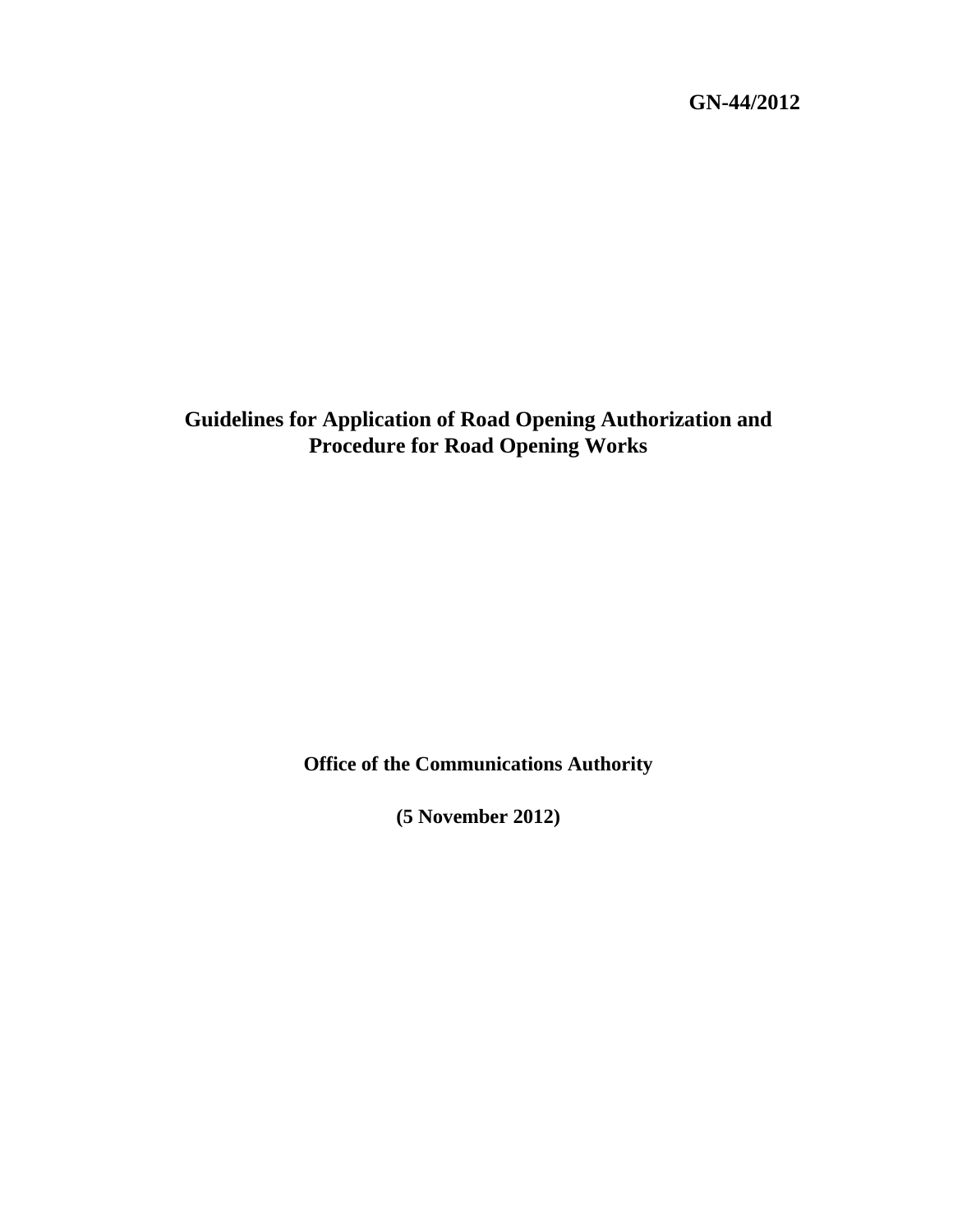### **Introduction**

 Under section 14(1) of the Telecommunications Ordinance ("Ordinance"), the Communications Authority ("CA") may grant authorizations to relevant licensees to open up public roads/streets and unleased Government land to lay underground ducts and telecommunications lines (i.e. road opening). Granting of such authorizations is restricted to fixed network operators ("FNOs"), which include Fixed Telecommunications Network Services ("FTNS") Licensees, Fixed Carrier ("FC") Licensees and Unified Carrier Licensees which are authorized to provide fixed services. Under the relevant licence conditions<sup>[1](#page-1-0)</sup> of the FTNS Licence, Fixed Carrier Licence ("FCL") and Unified Carrier Licence ("UCL"), an FNO is required to coordinate and cooperate with other FNOs authorized to carry out road opening and to comply with any guidelines issued by the CA. This document sets out the principles and criteria of the CA on granting of road opening authorizations, and the procedures to be followed by authorized FNOs when they perform road opening works.

### **Background**

 $\overline{a}$ 

2. In order to minimize environment disruption and to avoid wasteful and uneconomic duplication, FNOs are authorized by the CA to carry out road opening only where there is a genuine need. Such an authorization is granted under section 14(1) of the Ordinance and will depend on the scope of service under the licence and road opening works proposed to be carried out. In considering granting such an authorization, the CA will encourage FNOs to share facilities, in particular ducting, on fair commercial and technical terms and conditions. Should FNOs be unable to reach agreement on shared use through commercial negotiation, the CA may intervene to impose terms and conditions if it considers that there is no reasonable alternative. This is particularly important in 'bottleneck' situations. In requiring shared use, the CA will have due regard to the interests of customers and the FNOs themselves, and to the wider public interest. Section 36AA of the Ordinance provides that, in the public interest, the CA may direct an FNO to coordinate and cooperate with another FNO specified by the CA to share the use of any facility owned or used by it.

<span id="page-1-0"></span><sup>&</sup>lt;sup>1</sup> Please refer to the licence condition on "Requirements for road opening" in FTNS Licence (General Condition 30), FC Licence (Special Condition 15 / 17 in the ex post / ex ante versions) and UCL (Special Condition 16).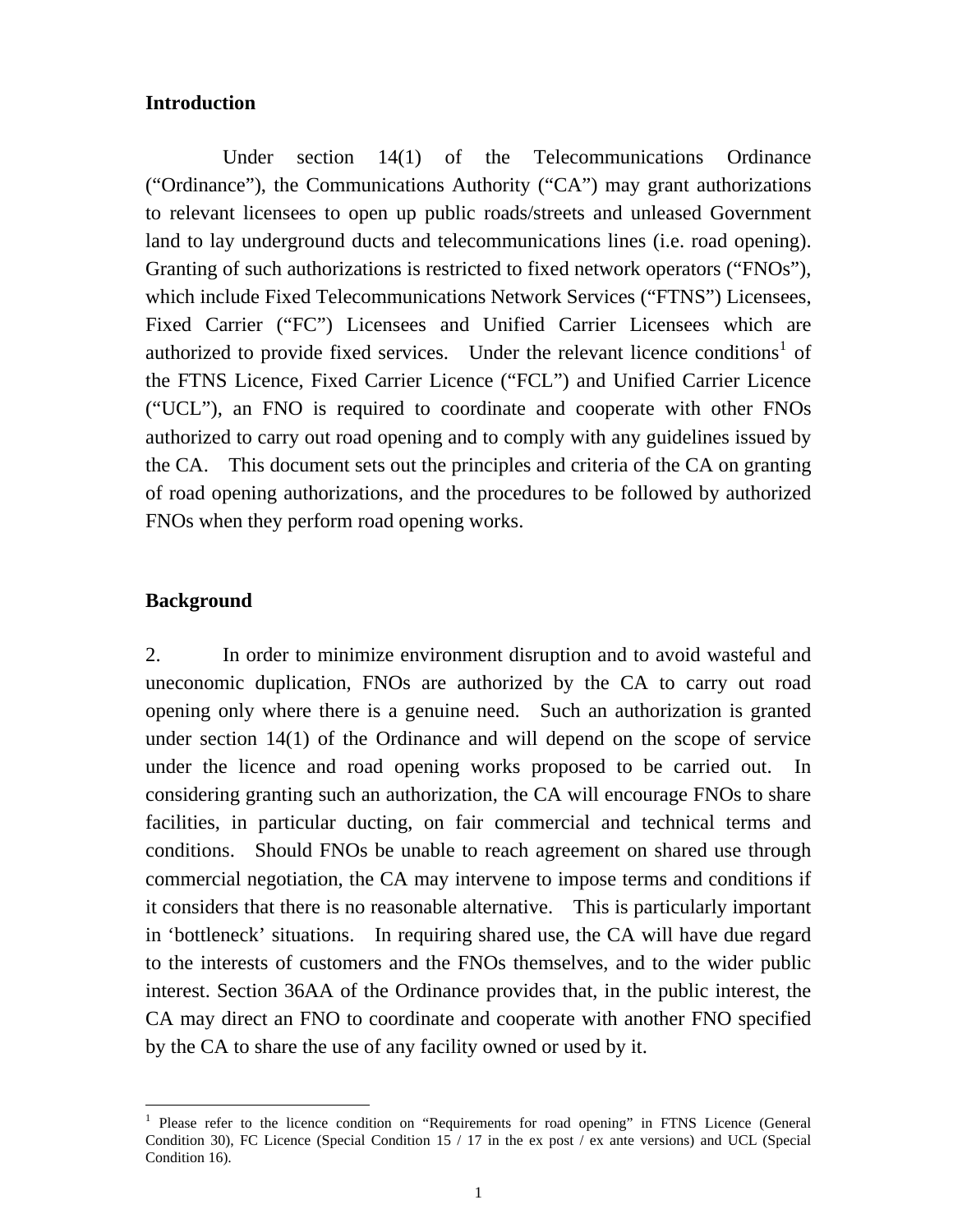3. In addition to the authorization of the CA and compliance with relevant guidelines issued by the CA, FNOs shall obtain for themselves any approvals required from relevant Government bodies such as the Highways Department before commencing any road opening works.

4. FNOs with road opening authorizations granted should follow the guidelines and requirements as set out in this document so that they may coordinate and cooperate among themselves in an efficient and effective manner on road opening. The same guidelines will also apply to laying of cables and ducts (including trenchless technologies) in other 'bottleneck' situations. Some examples of bottlenecks are road tunnels, bridges, subways, wayleaves owned by other public utilities, landing points for submarine cables and cable entry points of buildings.

5. An FNO is not in breach of these guidelines if, in the opinion of the CA, that operator has used and continued to make reasonable endeavours to comply with the obligations set out below.

# **Authorization of Road Opening**

 $\overline{a}$ 

6. In general, the CA will grant authorization of road opening to an FNO if it is authorized under its licence to provide fixed services and the provision of fixed services rely on the rolling out of a wireline-based infrastructure<sup>[2](#page-2-0)</sup>. Under such criteria, only FTNS Licensees, FC Licensees and Unified Carrier Licensees which are authorized to provide wireline-based fixed services are entitled to apply to the CA for authorization of road opening.

7. Other than Hong Kong Cable Television Limited ("HKCTV"), which is granted with road opening right in general, local wireline-based FNOs licensed after the full liberalisation of the local fixed telecommunications market in 2003 are required to seek the CA's approval on a case-by-case basis on road opening works. Upon the implementation of the UCL on 1 August 2008, a streamlined and harmonised procedure for authorization of road opening has been adopted as follows -

<span id="page-2-0"></span><sup>2</sup> See sub-paragraph 7(c) in the Statement on "Licensing Framework for Unified Carrier Licence" issued by the then Telecommunications Authority on 9 May 2008 ("UCL Statement").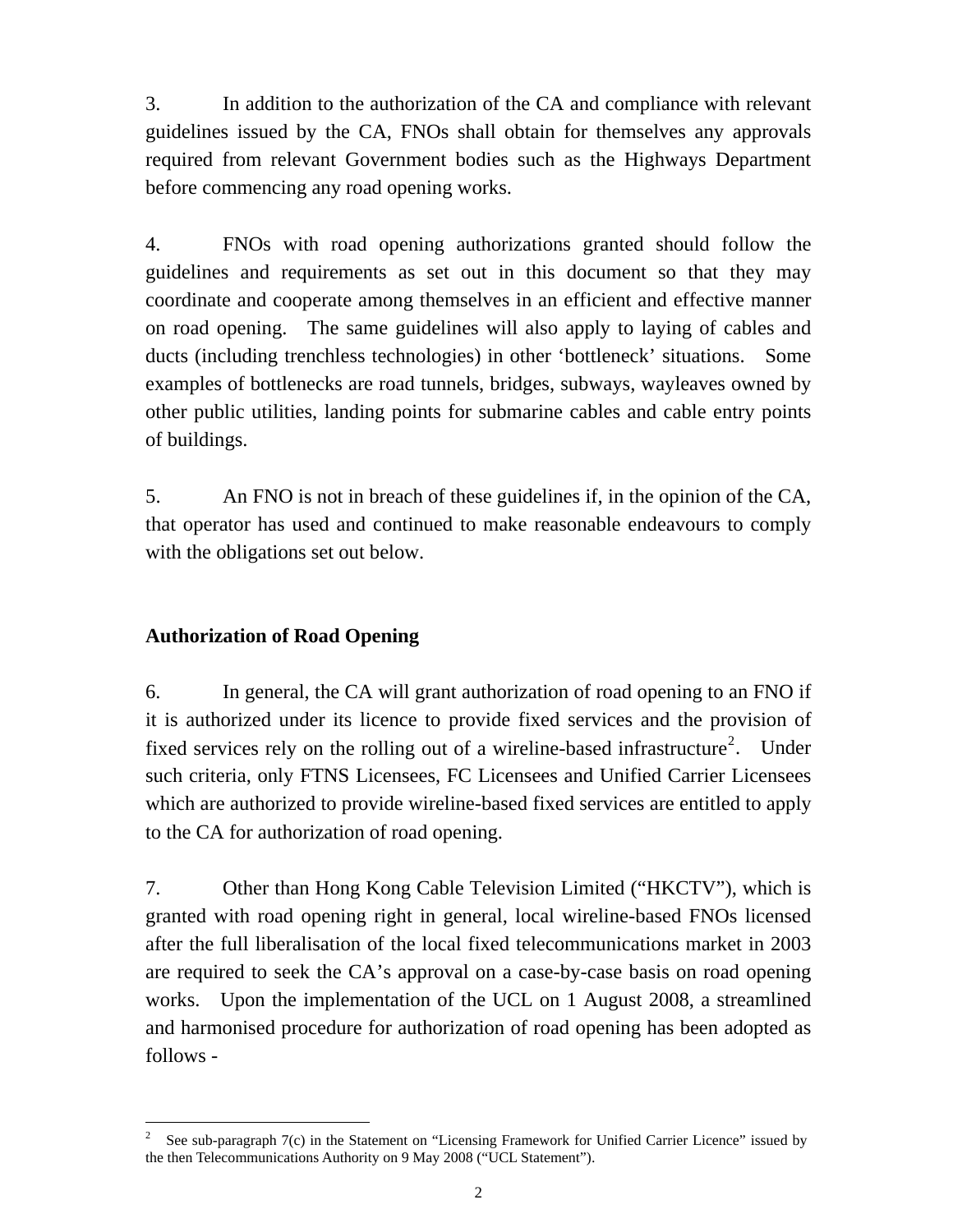- (a) New Unified Carrier Licensees shall seek the CA's authorization on their initial implementation plan ("master plan"). In this connection, they should provide justifications including information on the technology used for providing wireline-based fixed service that demands road opening and schedule of road opening activities for the initial three years. They should file updates to the plan to the CA thereafter as necessary or when required by the CA.
- (b) HKCTV has been granted a general authorization on road opening. However, this general authorization will cease at the time when its licence expires. When HKCTV subsequently takes up the replacement UCL when its existing licence expires, it shall follow procedure (a) above.
- (c) Existing FC Licensees who have entered into the market after 1 January 2003 should provide updates to their previously submitted master plan as necessary or when required by the CA until expiry of their existing licences. However, they will no longer be required to seek CA's approval on road opening works on a case-by case basis. When these licensees take up the UCL for replacement of their existing licences upon expiry or for conversion of their existing licences before expiry, they shall follow procedure (a) above.

8. Under the harmonized and streamlined procedure described in paragraph (7) above, the following conditions will apply for the authorization of road opening granted by the CA to a licensee -

- (a) The authorization is valid throughout the validity period of the licence held by the licensee concerned for all road opening activities proposed in the master plan and subsequent updates. The licensee is not required to apply to the CA for case-by-case approvals of the proposed road opening works;
- (b) The authorization only applies for the deployment of the specific technology to provide public wireline-based fixed service as proposed by the licensee. If the licensee deploys a new technology different from that previously authorized by the CA, it should apply for the authorization of the CA again;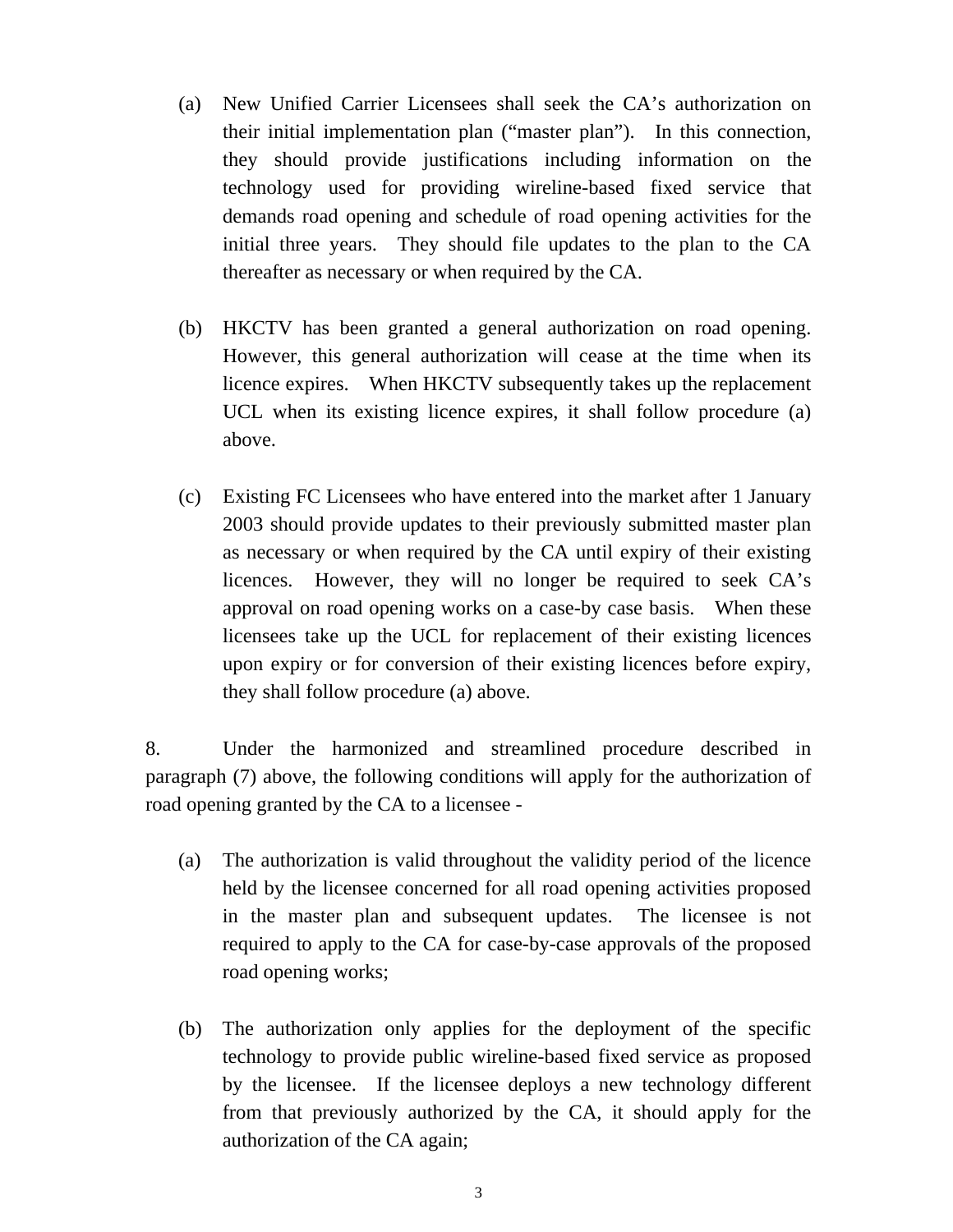- (c) The authorization only applies for installation and operation of facilities for the provision of services to the public. For the avoidance of doubt, offering services only to the licensee itself or to affiliated companies or entities does not qualify as offering services to the public;
- (d) The licensee shall always observe the road opening coordination procedures (please refer to paragraphs 9 to 26) set out in this document in respect of all proposed road opening works; and
- (e) All proposed road opening works should be completed on or before the specified dates. Extension to the specified dates will be subject to the approval of the relevant authorities.

# **Road Opening Coordination Procedures**

9. For the purpose of the following procedure, a "major road opening" is any road opening exceeding 100 metres in length in a "major road", or exceeding 300 metres in length in any other road, or any road opening across a public road. A "major road" is any of the roads listed in Appendix I of Highways Department's Guidance Notes No. RD/GN/021. A "minor road opening" is any road opening other than a "major road opening".

10. Prior to preparing any road opening plan, FNOs are encouraged to check with other FNOs regarding the availability of capacity on existing ducts along the planned route or any alternative route to meet its requirement. Other FNOs should respond to the request within ten working days<sup>[3](#page-4-0)</sup>. The proposing FNO should check if the road planned to be opened for its duct route was opened in the last twelve months ("overlapped case") or any portion of the proposed duct route coincides with another duct route plan formerly circulated and registered in the Utility Management System (UMS) of the Highways Department by another operator ("duplicated case"). The FNO should proceed with its road opening project as the First Party on the condition that there is no overlapping or duplication with the road opening projects by other FNOs.

11. In addition to compliance with the works co-ordination requirement by

<span id="page-4-0"></span> $\overline{a}$ <sup>3</sup> "Working days" do not include "Saturday", "Sunday" and "Public Holiday".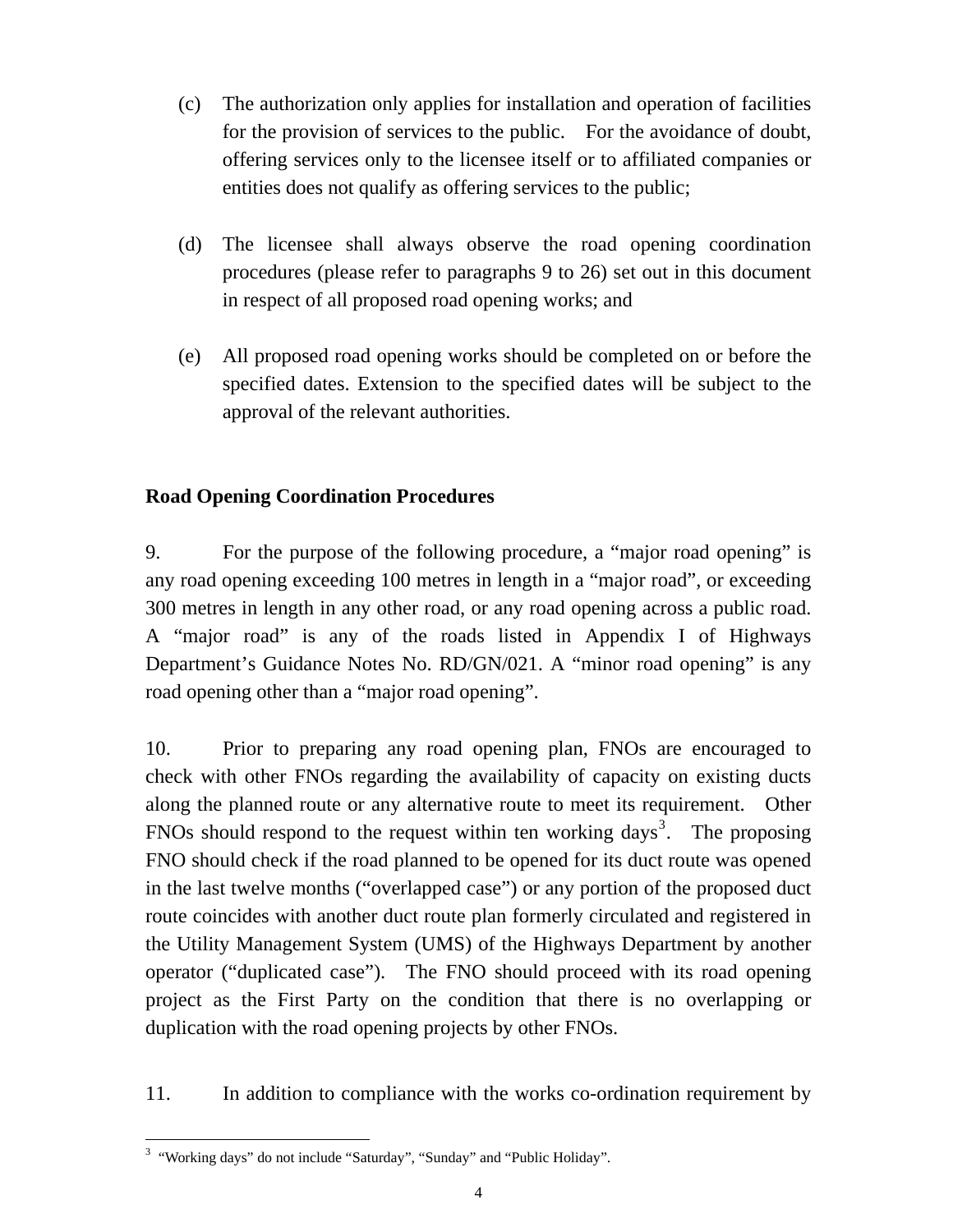the Highways Department, before an FNO (hereinafter referred to as the "First Party") submits an application for an Excavation Permit to the Highways Department in accordance with the Land (Miscellaneous Provisions) Ordinance for a "major road opening", the First Party should circulate the plan to other operators (hereinafter referred to as the "Other Parties") to see whether they have any requirements on laying ducts and cables along the proposed route. The road opening circulation should provide the Other Parties with the proposed route plan, the target commencement date and the estimated completion date. The target commencement date and the estimated completion date of the road opening work should be less than one year and less than two years from the date of circulation respectively unless the prior approval of the Office of the Communications Authority ("OFCA") has been obtained. The First Party should also create a new record and input the necessary details in the Road Opening Coordination Summary at OFCA's web site.

12. Within ten working days after the road opening circulation, Other Parties should notify the First Party of their requirements so that the latter may incorporate these requirements, where reasonable, in its Excavation Permit application to be submitted to the Highways Department. The First Party should summarize the responses from Other Parties and submit the results of circulation to OFCA and to the Highways Department in its Excavation Permit application. Other Parties receiving the road opening circulation should also counter-check if the proposed duct route duplicates with their plans formerly circulated for a length exceeding 100 metres in a "major road" or exceeding 300 metres in any other road, or any road crossing of a public road. If there is such duplication, the FNO who circulated its plan earlier than that circulated by the proposing FNO should remain the First Party and notify the proposing operator accordingly. The proposing FNO should become an Other Party and join the existing road opening project for duplicated sections under this circumstance.

13. If the First Party considers that it is not reasonable to entertain the requests made by Other Parties, it should notify Other Parties within ten working days from the date of receiving the requirements from the Other Parties and give reasons why it is considered not reasonable to do so. The parties concerned should proceed to resolve any difficulty. After having agreed on the technical design, the parties concerned may then proceed to negotiate a commercial agreement on the sharing of the relevant expenses.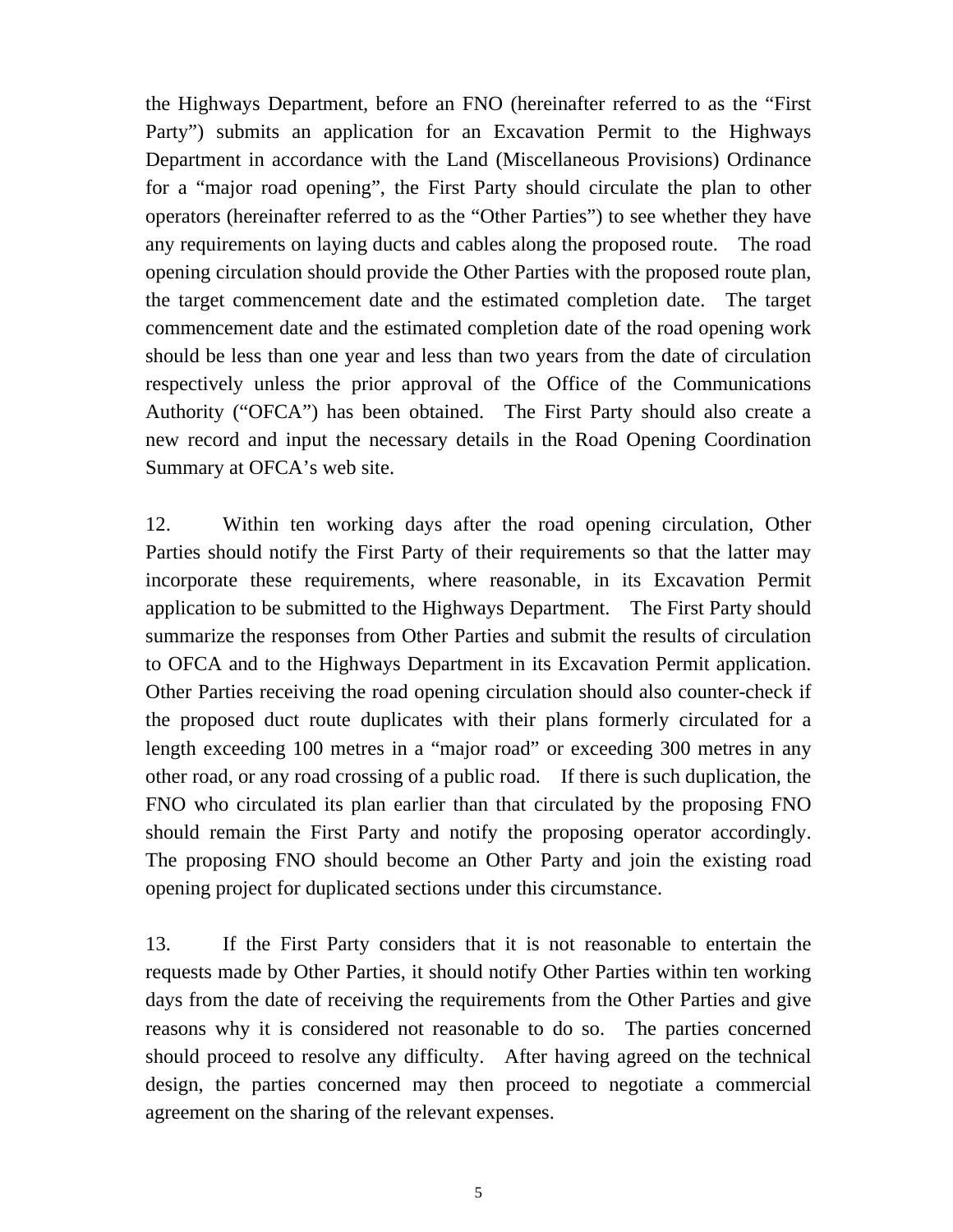14. The parties concerned should endeavour to resolve any technical or commercial dispute among themselves in the first instance, but if they are not able to do so within 28 working days of the First Party giving notification of its intention for the proposed road opening or before the target commencement date (whichever is the earlier), any party may write to OFCA seeking for mediation on the dispute. If the dispute cannot be resolved within 14 days, the parties concerned may request the CA to follow the "Road Opening Dispute Resolution Procedure" as stipulated in Annex 1.

15. The correspondence referred to in paragraphs 10 to 14 should be delivered using the most expeditious means of delivery reasonably practicable and the receiving operator should acknowledge receipt of the correspondence on the day of receipt. For correspondence received after normal working hours, the receiving FNO should acknowledge receipt of the correspondence on or before the next working day. The receiving FNOs could also keep track of any new records in the Road Opening Coordination Summary at OFCA's web site. All correspondence in relation to the procedure given under paragraphs 11 to 14 should be copied to OFCA for information.

16. The First Party must submit the road opening plan of the coordinated projects to the UMS of Highways Department within two working days after the completion of road opening circulation and resolution of related technical / commercial issues with Other Parties. The submission should be accompanied with correspondence to verify that the coordination procedures in accordance with these guidelines have been satisfactorily completed. A copy of the approved Excavation Permit should be copied to OFCA for records. For any delay of the project, the First Party is responsible for giving explanation and providing relevant information and evidence to all participating operators about the reasons of the delay.

17. For road opening within Tsing Ma Control Area (TMCA) boundary, the First Party should apply for a Road Works Permit in accordance with the Tsing Ma Control Area (General) Regulation. For road opening beneath expressways, the First Party should apply for an Expressway Works Permit in accordance with the Road Traffic (Expressway) Regulations. These applications should be provided with correspondence showing that the coordination with Other Parties has been duly completed.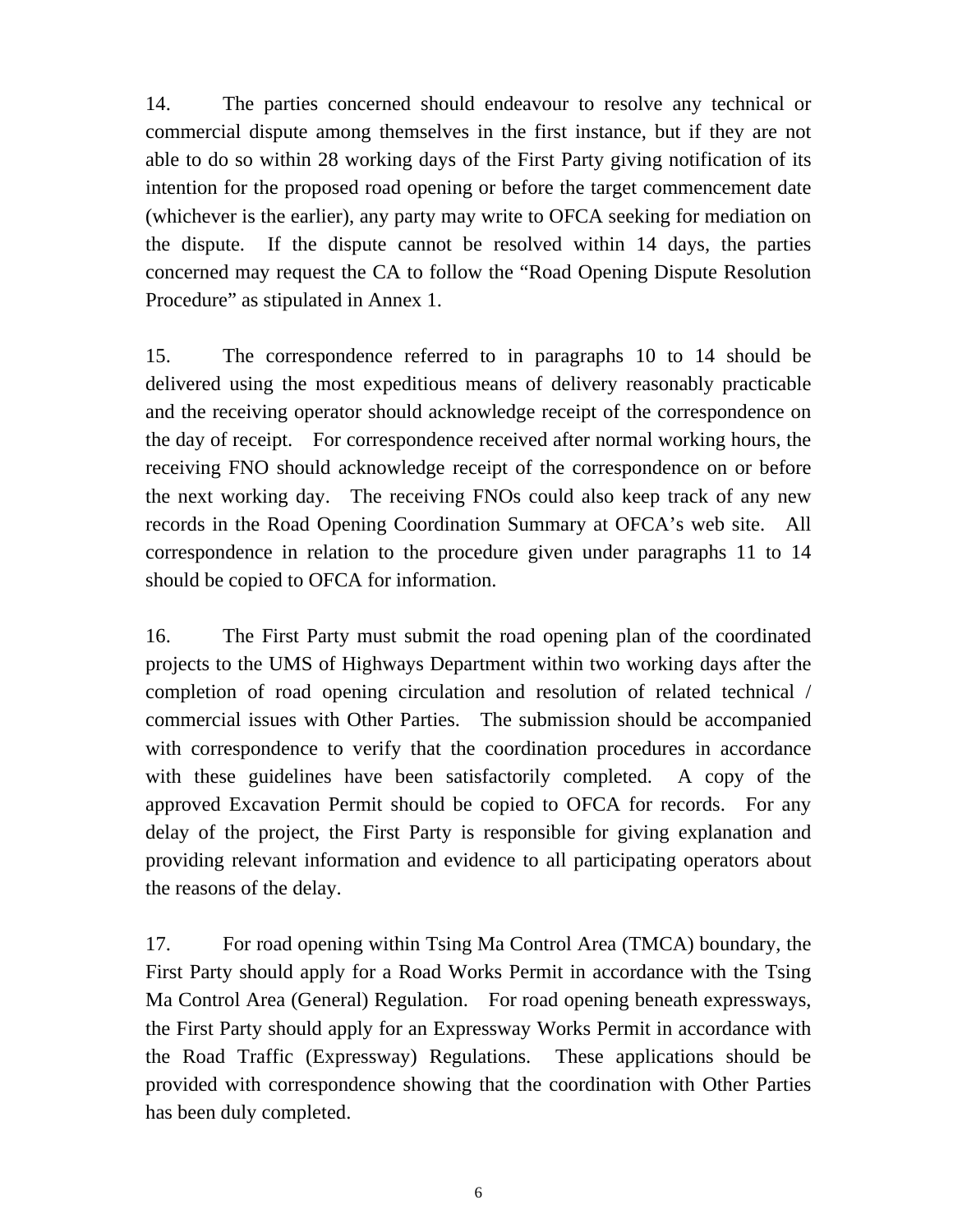18. All excavation works for duct laying should commence within one year from the date of road opening circulation. If the First Party fails to do so for whatever reason, it should provide to the satisfaction of OFCA the detailed explanation and the revised commencement date. In the absence of such an explanation, OFCA may allow another operator who subsequently circulates the duplicated duct route plan to proceed with its road opening works according to the coordination procedures given in paragraphs 10 to 20. Under such circumstance, the First Party will no longer assume the leading role for the duct route plan concerned.

19. In the course of providing information as envisaged by these guidelines, each FNO may charge the requesting party so as to be fairly compensated for the reasonable relevant costs incurred in the provision of that information, in accordance with the relevant licence conditions.

20. In order to minimise road opening, the First Party may allow Other Parties who have not notified their requirements during the circulation to join the project if the work on the project has not yet started and their requirements are considered technically feasible by the First Party for accomplishment. In such cases, Other Parties should submit full justification to the First Party to explain the reasons for late participation and reach commercial agreement with the First Party. If necessary, any party may seek assistance from OFCA.

21. "Minor road opening" is to be coordinated through the established procedure of Excavation Permit application by the Highways Department without following the procedures given in paragraphs 10 to 20.

# **Waiver**

22. The First Party may request OFCA to waive the requirements specified in paragraphs 10 to 20 in case of a need for "urgent" road openings. A typical list of "urgent" road openings is shown in Annex 2A. The First Party may also request for a waiver from OFCA for a particular road opening exercise where it considers that it would be inappropriate to involve Other Parties. Full justifications in writing should be given in either case. OFCA may grant a waiver to the First Party after consultation with the Highways Department. Such waiver is expected to be granted only in exceptional circumstances. In this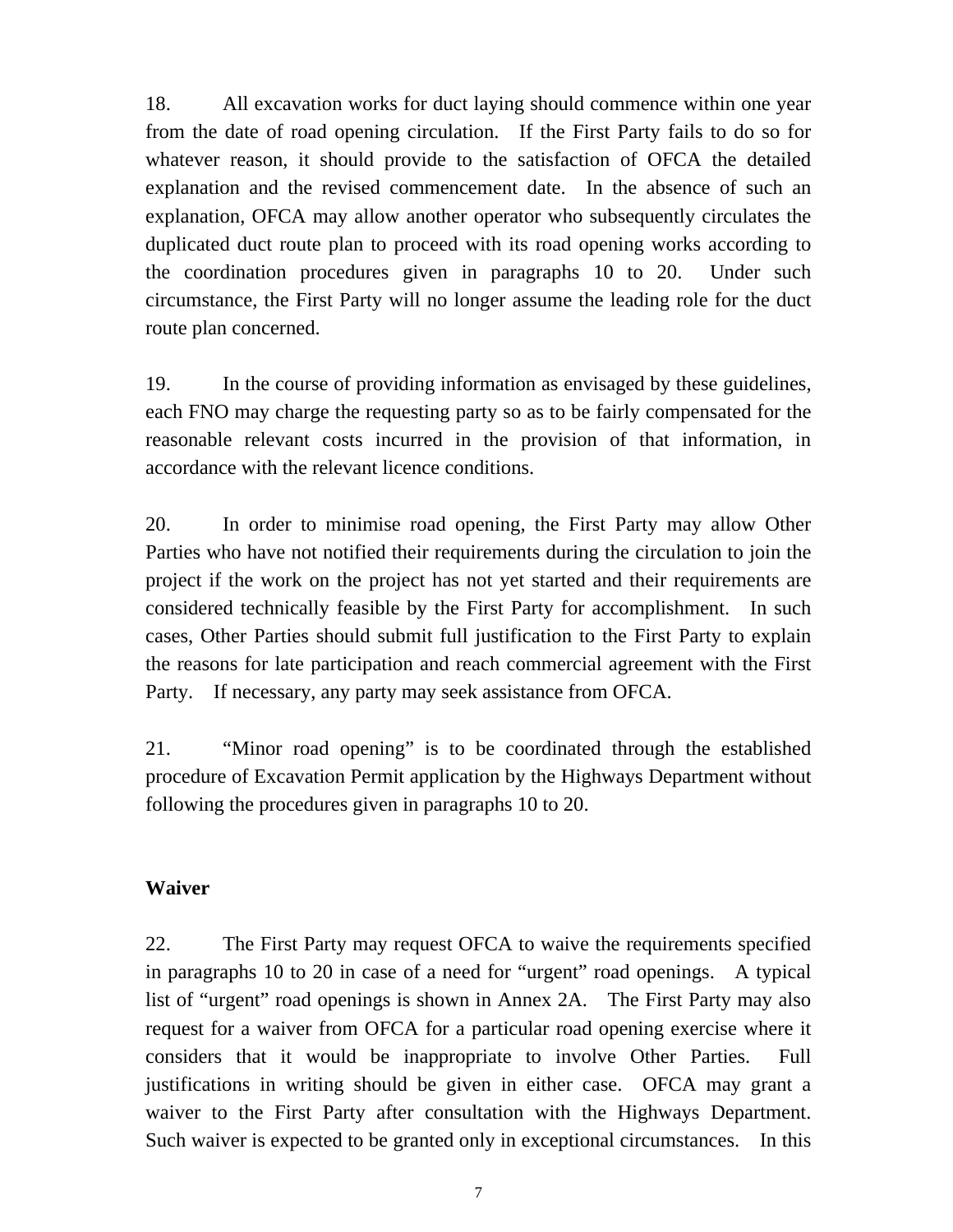paragraph, "urgent" road openings are those road openings which are not "emergency" road openings and for the execution of which, OFCA, having regard to the justifications given by the network operator, does not require the operator to comply fully with the requirements specified in paragraphs 10 to 20. Urgent applications of Excavation Permit are handled by the Highways Department according to their established procedures and guidelines.

23. Requests to waive the requirement specified in paragraphs 10 to 20 for "emergency" road opening are to be dealt with directly by the Highways Department in accordance with the criteria defined in their Permit System. A typical list of "emergency" road openings is shown in Annex 2B.

### **Road Opening Restriction Periods**

24. Highways Department normally will not permit openings within the specified time, which is shown in Annex 2C, after completion of road works. FNOs should keep this in mind when they plan their cable and ducting networks. In particular, if any FNO decides not to join in a road opening exercise in the first place but subsequently applies to the Government for road opening along the same route within the road opening restriction period, it will need to provide OFCA with full justification on why an exception to this rule would be warranted.

### **Other Bottleneck Situations**

25. For other bottleneck situations, the same procedures as specified in paragraphs 10 to 20 should be followed before the First Party may approach the relevant authorities or responsible persons for the necessary wayleaves to lay its cable or ducts.

### **Coordination Meetings**

26. FNOs should coordinate among themselves in routine road opening and other related activities. The monthly Road Opening Coordinating Committee convened by the Highways Department is a convenient forum for this purpose. OFCA will also convene regular meetings to facilitate the coordination and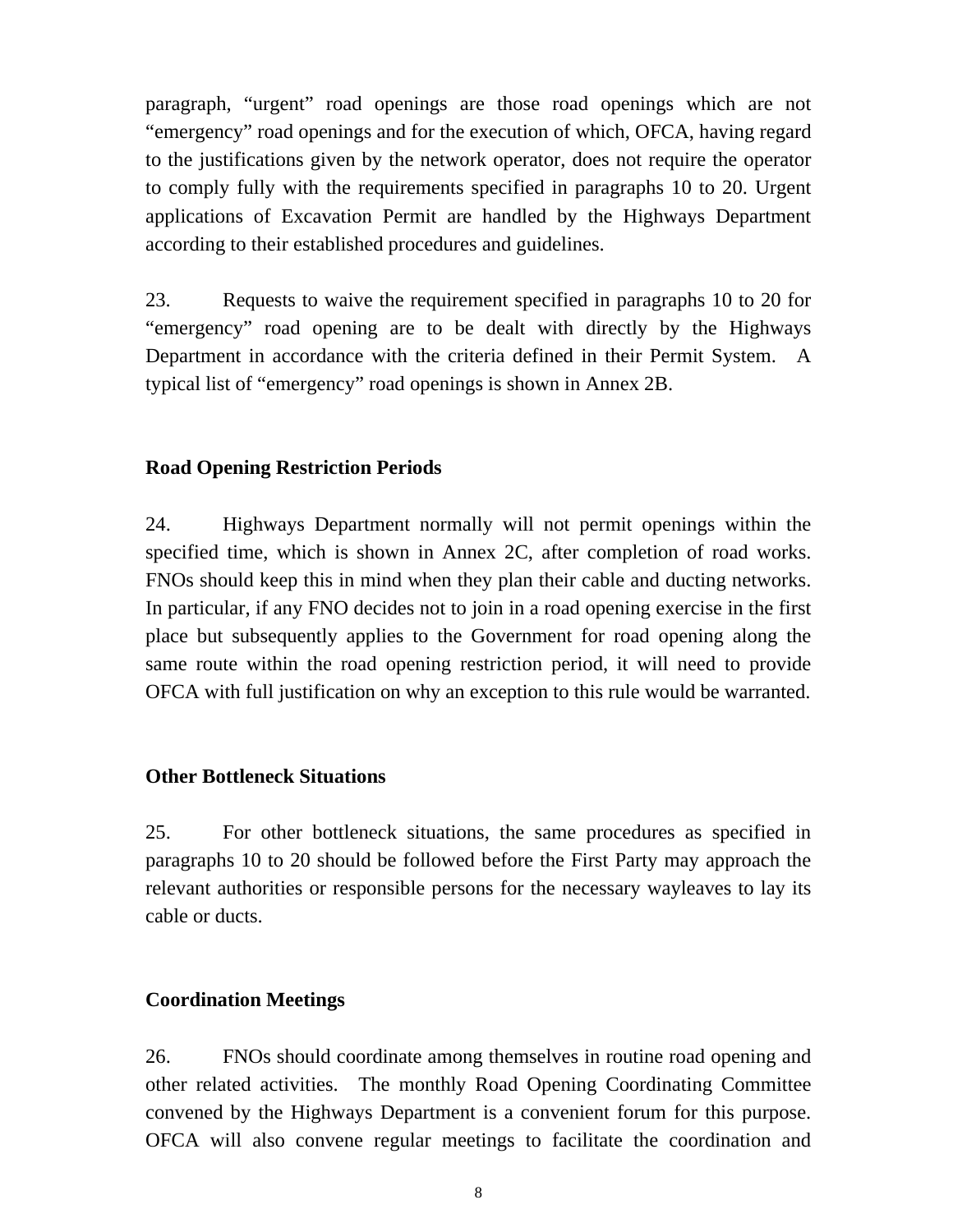liaison among the FNOs and to provide guidance as new situations arise.

# **Amendment of the Guidelines**

27. The CA reserves the right to amend this document as and when necessary. The CA may consult the relevant interested parties before amending this document.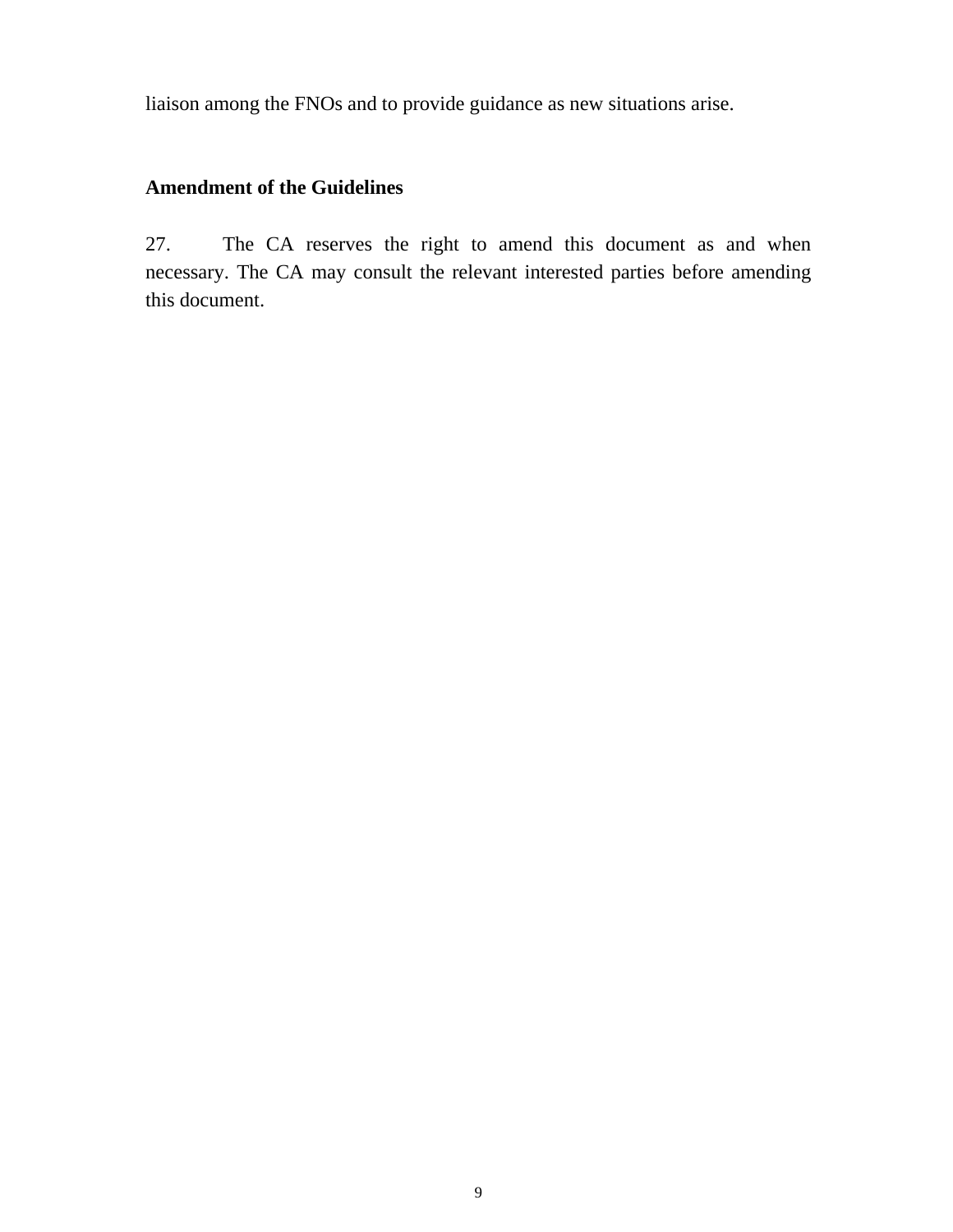#### **Annex 1**

### **Road Opening Dispute Resolution Procedure**

 Where called on by one, or all of the parties to a road opening dispute, the CA intends to operate in a manner that encourages a timely resolution of disputes between licensees. As stated in paragraph 14 of the Guidelines, it is the CA's intention to attempt to resolve disputes by informal processes, for example, conciliation or mediation where possible. In agreeing to conciliate or mediate negotiations between licensees, consideration will be given to the extent to which the licensees have attempted to resolve disputes in the first instance through commercial negotiation.

2. Should it prove necessary to resort to formal determination to settle an issue, the CA proposes that the following procedures should apply-

- (a) parties concerned will be given the opportunity to agree to a factual presentation of the issue within a reasonable period of time. If there is no agreement on the factual presentation of the issues, each party will be required to provide a summary of its view of the issue for resolution;
- (b) each party will be given the opportunity to present its case in support of the stance taken by it in negotiation - a detailed factual statement in support of its position will be required. Submissions to the CA will be treated as confidential where appropriate;
- (c) submissions will be exchanged, with each party being given the opportunity to comment on the other's position;
- (d) if appropriate, the CA may seek independent expert advice;
- (e) subject to the timely provision of information by the parties, and the complexity of the issues, the CA would aim to make a final determination within four to six weeks of commencing consideration of the issues; and
- (f) parties concerned will be given a reasonable period within which they have the opportunity to reach an alternative commercial solution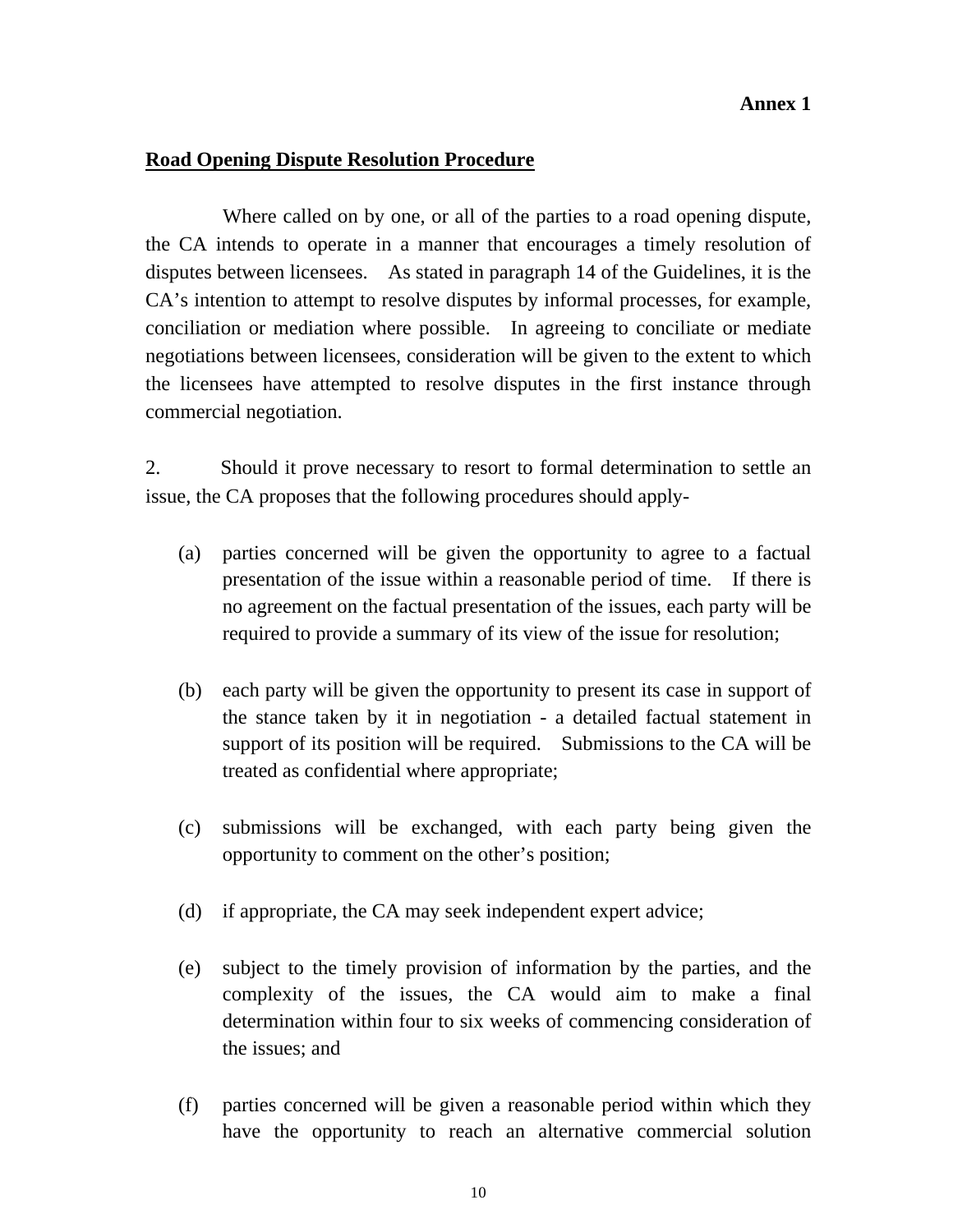acceptable to the CA.

3. The CA will make determinations based on its analysis of the facts, the presentations and submissions made and any independent advice received. The parties will need to provide the CA with 'hard' supporting information/data in making their submissions.

4. The CA shall make such determinations as it thinks fit, and not simply seek to compromise between the respective positions. The CA may accept all of one party's submission if it is considered to result in the right outcome. If the CA considers that the public interest could be better served by doing so, it could reject all submissions and adopt a determination which was not somewhere in-between them, but rather, was to one or other side of either proposals put forward by the parties in dispute.

5. The CA may modify, revise, shorten, or adjust the above procedure if it is proper and fair to do so in light of all the circumstances of the case and in particular having regard to the complexity and issue of the case in order to achieve a speedy and fair solution of the dispute.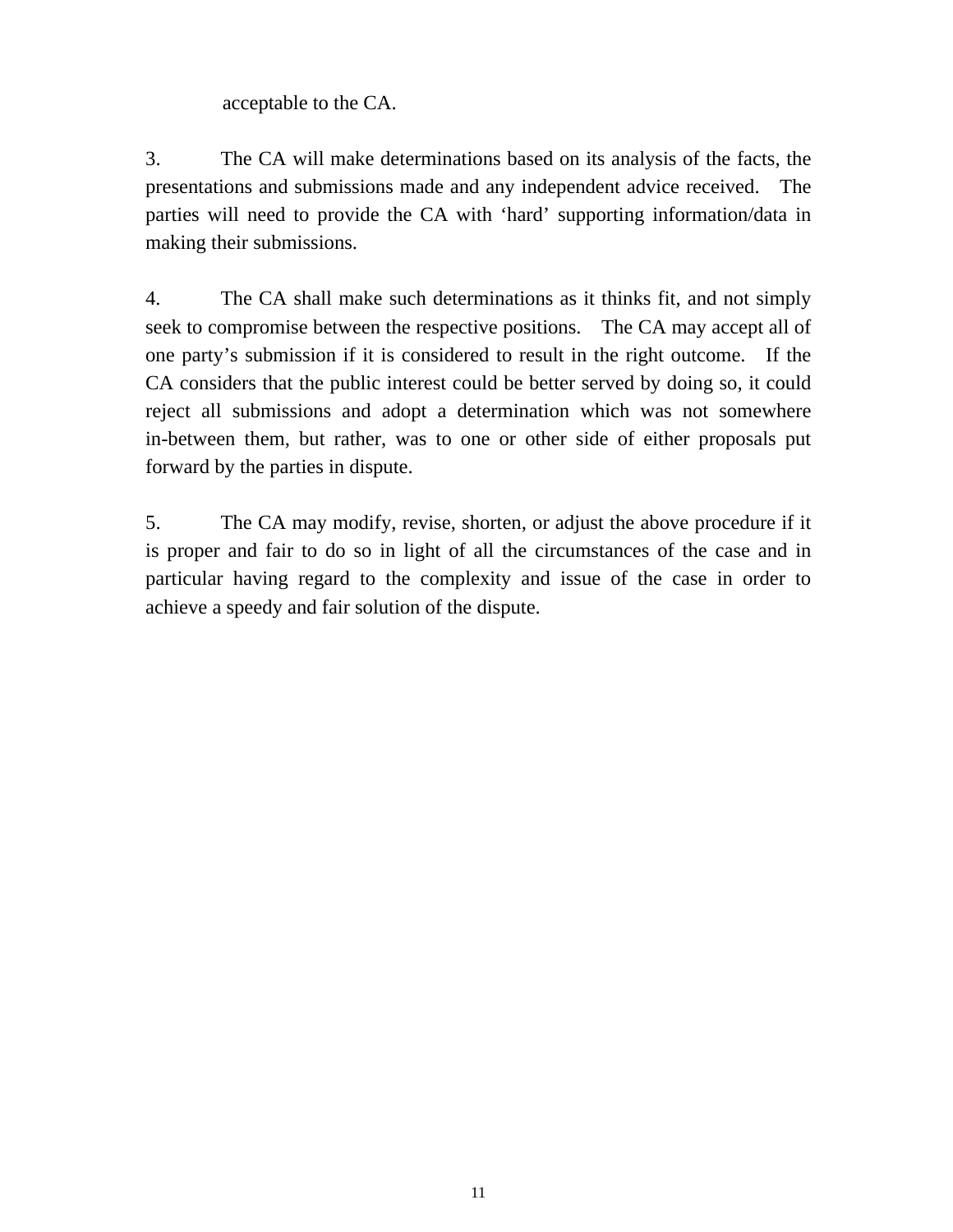### **List of Urgent Works applicable for "Urgent" Road Openings**

- 1. Urgent utility diversion work as requested by Government departments or utility undertakings to facilitate their road work or utility work.
- 2. Rectification of defective reinstatement of road pavement.
- 3. Urgent work to rectify settled / protruding utility pit / manhole / joint-box cover.
- 4. Follow-up work related to emergency work.
- 5. Trial holes excavation to determine underground condition for facilitating the implementation of any urgent work on this list.
- 6. Repair work on damaged telecommunications plant to prevent or put an end to a major interruption of services.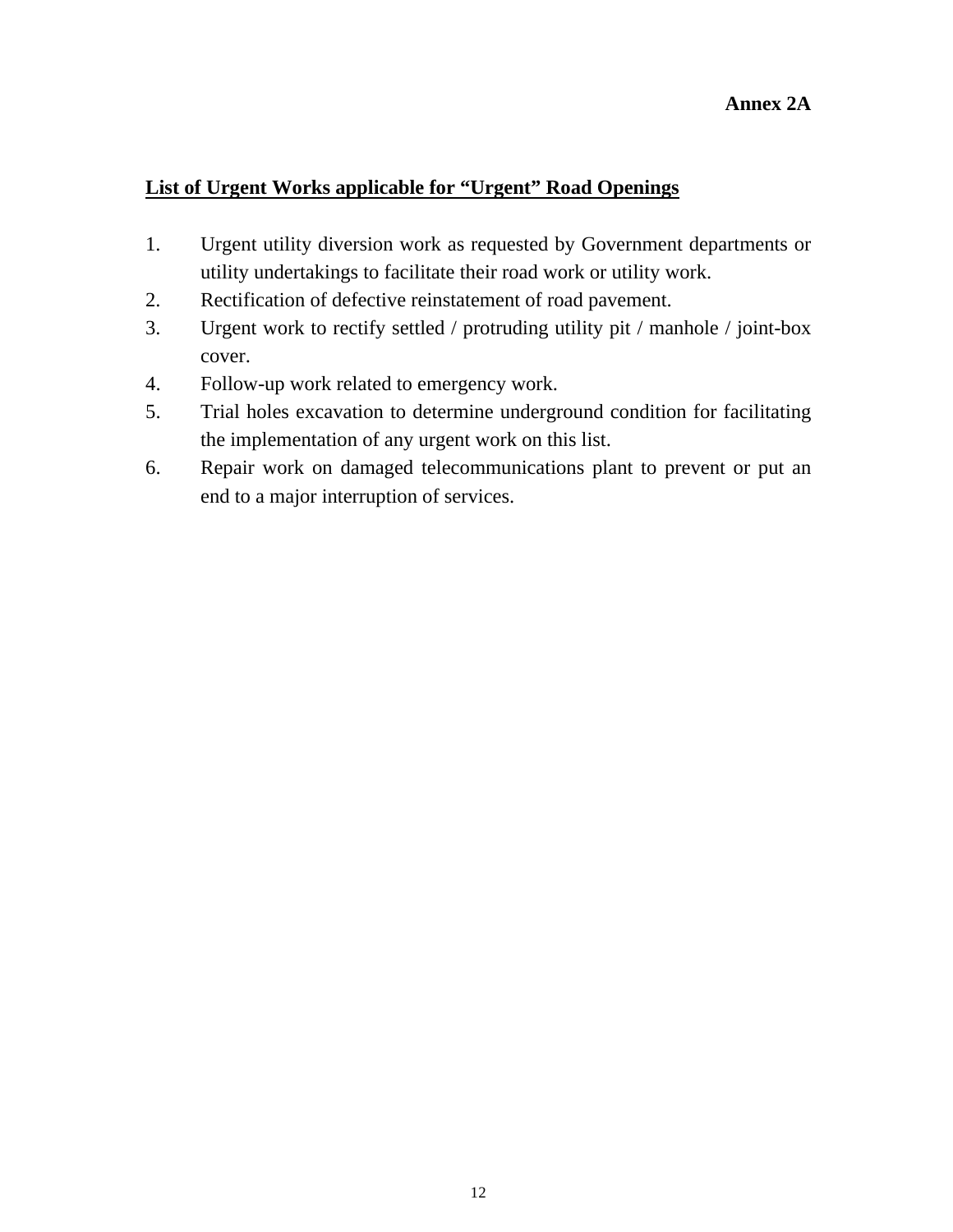# **List of Emergency Works applicable for "Emergency' Road Openings**

- 1. Any works to locate and repair of missing / broken manhole / pit cover.
- 2. Emergency repair of telephone / telecommunications cables.
- 3. Removal and / or replacement of poles and installations when knocked down or damaged which post immediate danger to the public.